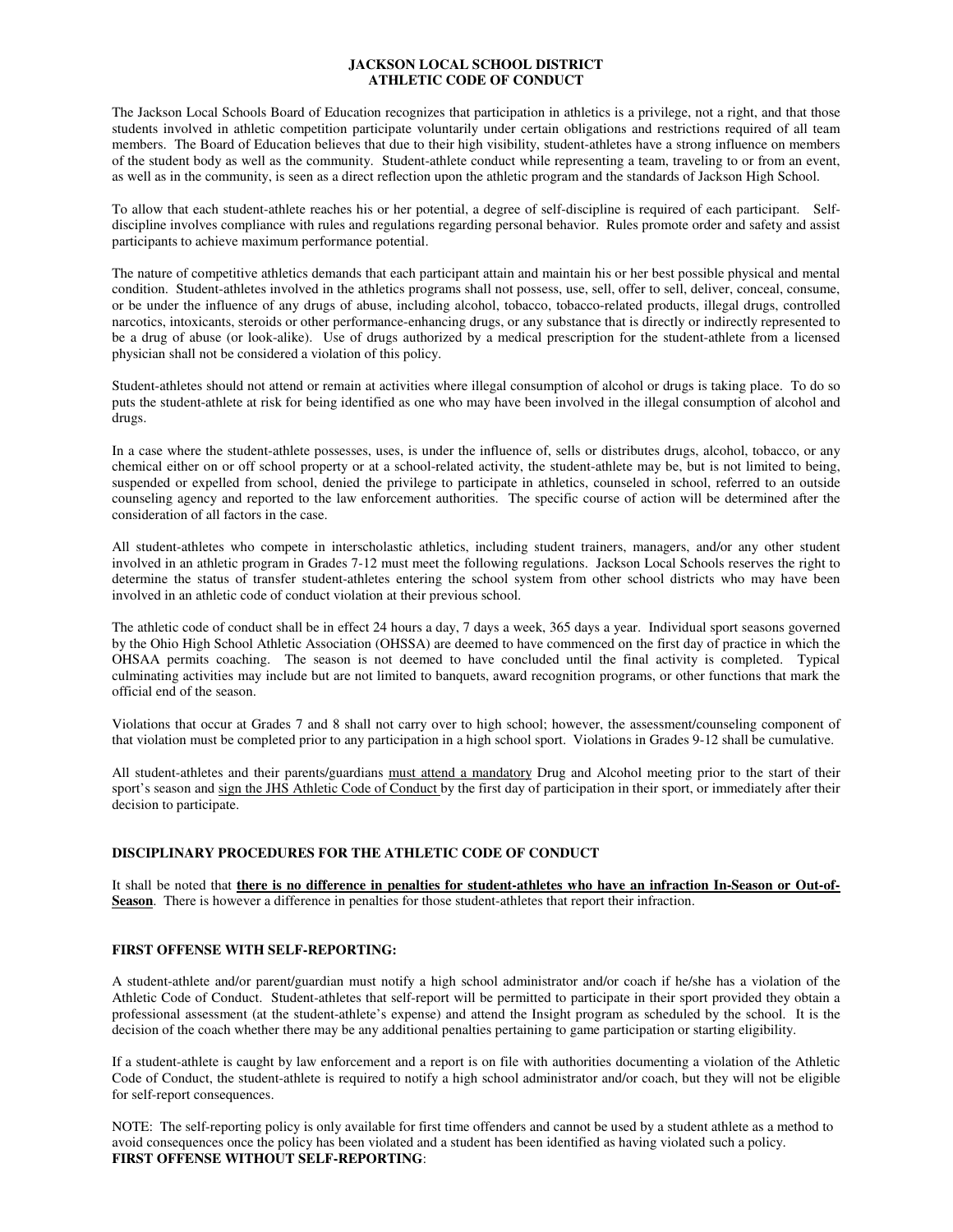A student-athlete that **does not** report his/her violation of the Athletic Code of Conduct will have a loss of participation of twenty percent (20%) of interscholastic contests in the current/next sport season in which the student-athlete participates. (The studentathlete must complete the entire season or the penalty will be assessed on the next sport season in which the student-athlete participates.) Prior to any future participation, the student-athlete must complete a professional assessment (at the student's expense) and attend the Insight program as scheduled by the school.

Student-athletes who lose a percentage of participation for a specific sport season may receive permission to practice with the team, but may not dress during the athletic contests for which they have been denied participation.

An intervention intake meeting in preparation for enrollment in the Insight program will be held with school officials, the student-athlete, and parent/guardian.

## **SECOND OFFENSE:**

A second offense shall result in an immediate removal from athletic participation for one calendar year effective with the date of the offense, or the athlete may re-enter the athletic program if the following criteria are voluntarily accepted and successfully completed.

- 1. Removal from the sport in which the student-athlete is participating for the remainder of the current/next season, with a *minimum* participation loss of forty percent (40%) of that sport's regular season scheduled contests/points. If the full forty-percent loss of participation is not possible or that particular season, the total and/or remaining percentage will carry over to the student-athlete's next sport in which he/she becomes a team/individual participant. (The studentathlete must complete the entire season or the penalty will be assessed on the next sport season in which the studentathlete participates.) The student-athlete will also forfeit any school awards for the particular sport.
- 2. Complete the consequences of both the first and second offenses if a second offense occurs prior to the completion of first-offense consequences.
- 3. Obtain a professional assessment (at student-athlete's expense) and attend appropriate meetings intended to assist the student-athlete in rehabilitation, education, and decision-making in regards to drug, alcohol, and tobacco concerns.
- 4. Complete a baseline drug and alcohol screening at the school district's expense, and then participate and pass a minimum of three (3) random drug and/or alcohol tests over the period of one calendar year at the student-athlete's expense. The Athletic Director will inform the student-athlete of the date and time that the test will occur and the testing facility that will be used.
- 5. Student-athletes who lose a percentage of participation for a specific sport season may practice with the team, but may not dress during the athletic contests for which they have been denied participation.

The following will result in the student-athlete being denied athletic participation for one (1) calendar year, effective with the date of determination that the alternative choices were violated:

- Failure to complete the drug or alcohol tests in the required timeframe;
- A positive drug/alcohol test result;
- Failure to attend required meetings intended to assist the student-athlete in rehabilitation, education and decisionmaking.
- Determination that the student-athlete is using or in possession of or under the influence of drugs or alcohol.

### **THIRD OFFENSE:**

A third offense will result in denial of athletic participation for the duration of the student-athlete's school career, effective with the date of the offense. An athletic expulsion/termination hearing will be held with school officials, the student-athlete, and parent/guardians.

## **SALE AND DISTRIBUTION OF DRUGS/ALCOHOL/CHEMICAL SUBSTANCES:**

A student-athlete involved in the sale and/or distribution of any drug, alcohol, or chemical substance may be immediately removed from the particular sport and/or denied athletic participation for the duration of the student-athlete's school career, effective with the date of the offense. An athletic expulsion/termination hearing will be held with school officials, the studentathlete, and parent/guardians.

### **USE OR POSSESSION OF TOBACCO AND/OR TOBACCO-RELATED PRODUCTS:**

The athletic code of conduct shall be in effect 24 hours a day, 7 days a week, 365 days a year. Individual sport seasons governed by the Ohio High School Athletic Association (OHSSA) are deemed to have commenced on the first day of practice in which the OHSAA permits coaching. The season is not deemed to have concluded until the final activity is completed. Typical culminating activities may include but are not limited to banquets, award recognition programs, or other functions that mark the official end of the season.